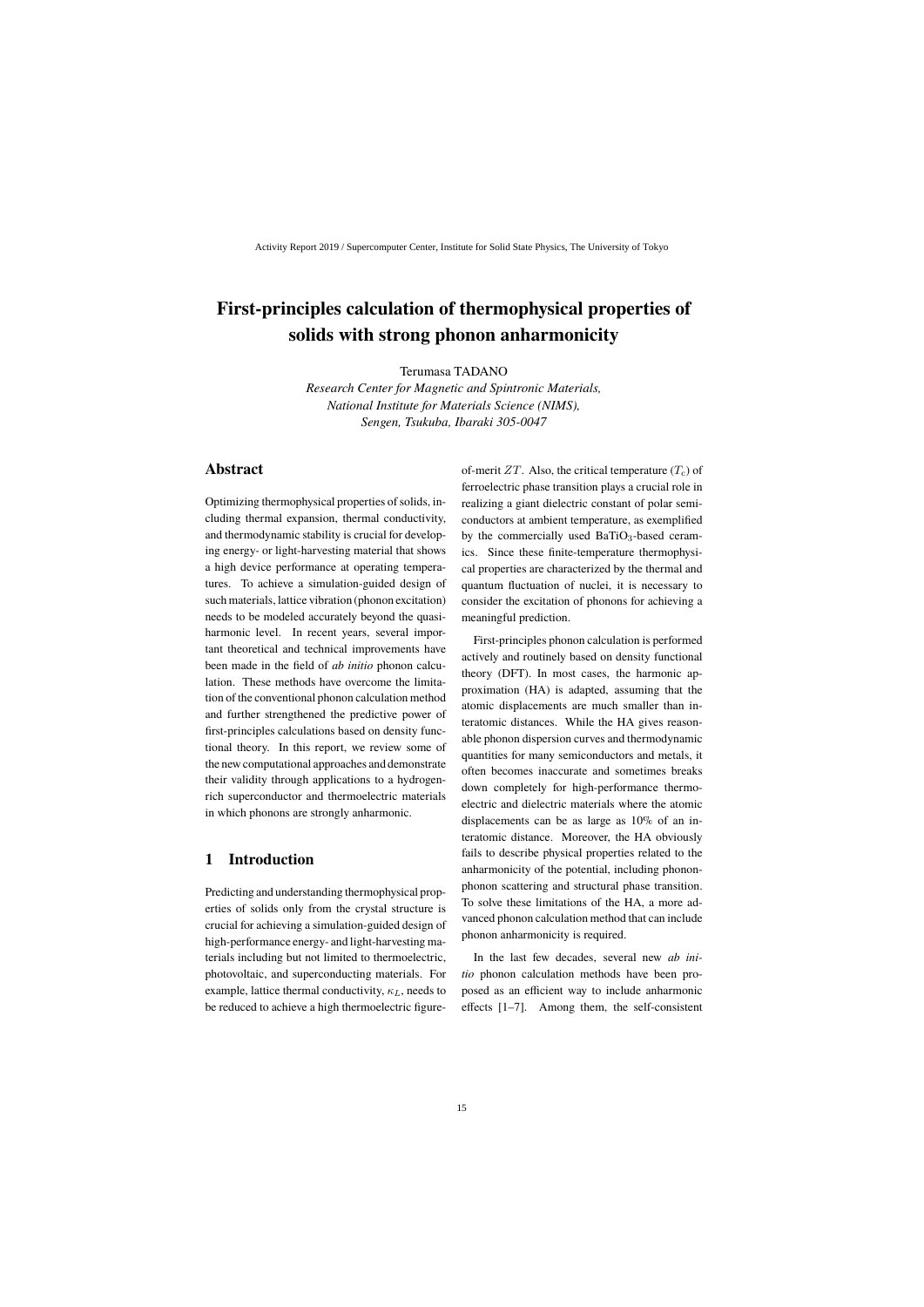phonon (SCP) based approaches [3–7] are particularly important because they enable us to access finite-temperature phonon frequencies and polarization vectors as well as  $T_c$  values of structural phase transition [8, 9]. Also, the recent advances in thermal transport theory are noteworthy [10,11]. The advent of these new methods, as well as their efficient implementations in open-source software, have opened up a way to study complicated lattice dynamics in emergent materials and to predict finite-temperature thermophysical properties that cannot be reached by the conventional method.

In this short report, we introduce the basics of the new phonon calculation methods and demonstrate their validity through applications to a hydrogenrich superconductor, thermoelectric clathrate, and thermoelectric tetrahedrite.

# **2 Recent progress of** *ab initio* **phonon calculation**

#### **Self-consistent phonon theory**

The self-consistent phonon (SCP) theory, which was originally developed by Hooton [12], aims to calculate phonon frequencies and polarization vectors that are renormalized by anharmonicity of the potential. In this theory, an existence of a welldefined *effective* one-body Hamiltonian

$$
\mathcal{H}_0 = \sum_{\mathbf{q}\nu} \hbar \Omega_{\mathbf{q}\nu} \left( b_{\mathbf{q}\nu}^\dagger b_{\mathbf{q}\nu} + \frac{1}{2} \right) \tag{1}
$$

is assumed. Here, q and  $\nu$  are the momentum and branch index of phonons, respectively, and  $b_{\boldsymbol{q}\nu}^{\dagger}$  ( $b_{\boldsymbol{q}\nu}$ ) is creation (annihilation) operator of the phonon  $q\nu$ . The frequency  $\Omega_{q\nu}$  is the *effective* frequency that is renormalized by anharmonic effects; therefore, its value differs from the harmonic frequency  $\omega_{\mathbf{q}\nu}$ . In addition, since the *effective* polarization vectors  $\{\epsilon_{q\nu}\}\$ are also different from the harmonic ones  $\{e_{\boldsymbol{q}\nu}\}, b^{\dagger}$  and b in Eq. (1) differ from the creation and annihilation operators of the harmonic Hamiltonian  $H_0$ .

Now, let us consider how to determine  $\Omega_{\alpha\nu}$  and  $\{\epsilon_{q\nu}\}.$  To this end, we introduce the exact Hamiltonian H and associated density operator  $\rho_H$  =

 $e^{-\beta H}/\text{Tr}(e^{-\beta H})$ , with  $\beta = 1/kT$ . The Hamiltonian  $H$  includes all anharmonic terms; therefore, it may be written as  $H = H_0 + U_3 + U_4 + \dots$  where  $U_n$  is the potential energy of the *n*th-order anharmonicity. By using H and  $\rho_H$ , the exact Helmholtz free-energy is given as

$$
F_H = \text{Tr}(\rho_H H) + \frac{1}{\beta} \text{Tr}(\rho_H \ln \rho_H). \tag{2}
$$

Next, let us substitute a trial density matrix defined as  $\rho_{\mathcal{H}_0} = e^{-\beta \mathcal{H}_0} / \text{Tr}(e^{-\beta \mathcal{H}_0})$  for  $\rho_H$  in Eq. (2). We then obtain  $F_H(\mathcal{H}_0) = \text{Tr}(\rho_{\mathcal{H}_0}H) +$  $\frac{1}{\beta} \text{Tr}(\rho_{\mathcal{H}_0} \ln \rho_{\mathcal{H}_0})$ . By using the Jensen's inequality  $e^{\langle X \rangle} \leq \langle e^X \rangle$ , it is straightforward to show the following Feynman–Gibbs–Bogoliubov inequality holds:

$$
F_H \le F_H(\mathcal{H}_0). \tag{3}
$$

In the SCP theory,  $\Omega_{\mathbf{q}\nu}$  and  $\{\epsilon_{\mathbf{q}\nu}\}\$  are determined so that the right-hand side of Eq. (3) is minimized. This is nothing but a mean-field approximation. Indeed, the SCP theory is a phonon version of the Hartree–Fock theory.

The minimization of  $F_H(\mathcal{H}_0)$  can be performed by repeatedly calculating atomic forces in supercells with stochastically sampled atomic configurations and updating the variational parameters in  $\mathcal{H}_0$  [5]. An alternative approach we have developed is to derive the SCP equation via the condition of  $\partial F_H(\mathcal{H}_0)/\partial X_i = 0$ , where  $X_i$  comprises all variational parameters including  $\Omega_{\mathbf{q}\nu}$  and  $\{\epsilon_{\mathbf{q}\nu}\}\$ . For the brevity of the explanation, let us assume that the polarization vectors do not change by anharmonic effects. Also, we consider the anharmonic terms up to the fourth-order because fifth- and higherorder terms are less significant. We then obtain the following SCP equation [6, 13]:

$$
\Omega_{\mathbf{q}\nu}^{2} = \omega_{\mathbf{q}\nu}^{2} + \frac{1}{2} \sum_{\mathbf{q}_{1}\nu_{1}} \Phi(\mathbf{q}\nu; -\mathbf{q}\nu; \mathbf{q}_{1}\nu_{1}; -\mathbf{q}_{1}\nu_{1})
$$

$$
\times \frac{\hbar[1 + 2n(\Omega_{\mathbf{q}_{1}\nu_{1}})]}{2\Omega_{\mathbf{q}_{1}\nu_{1}}}.
$$
 (4)

The second term on the right-hand side is the renormalization term associated with the quartic anharmonicity, whose magnitude is proportional to the mean-square displacement of normal coordinate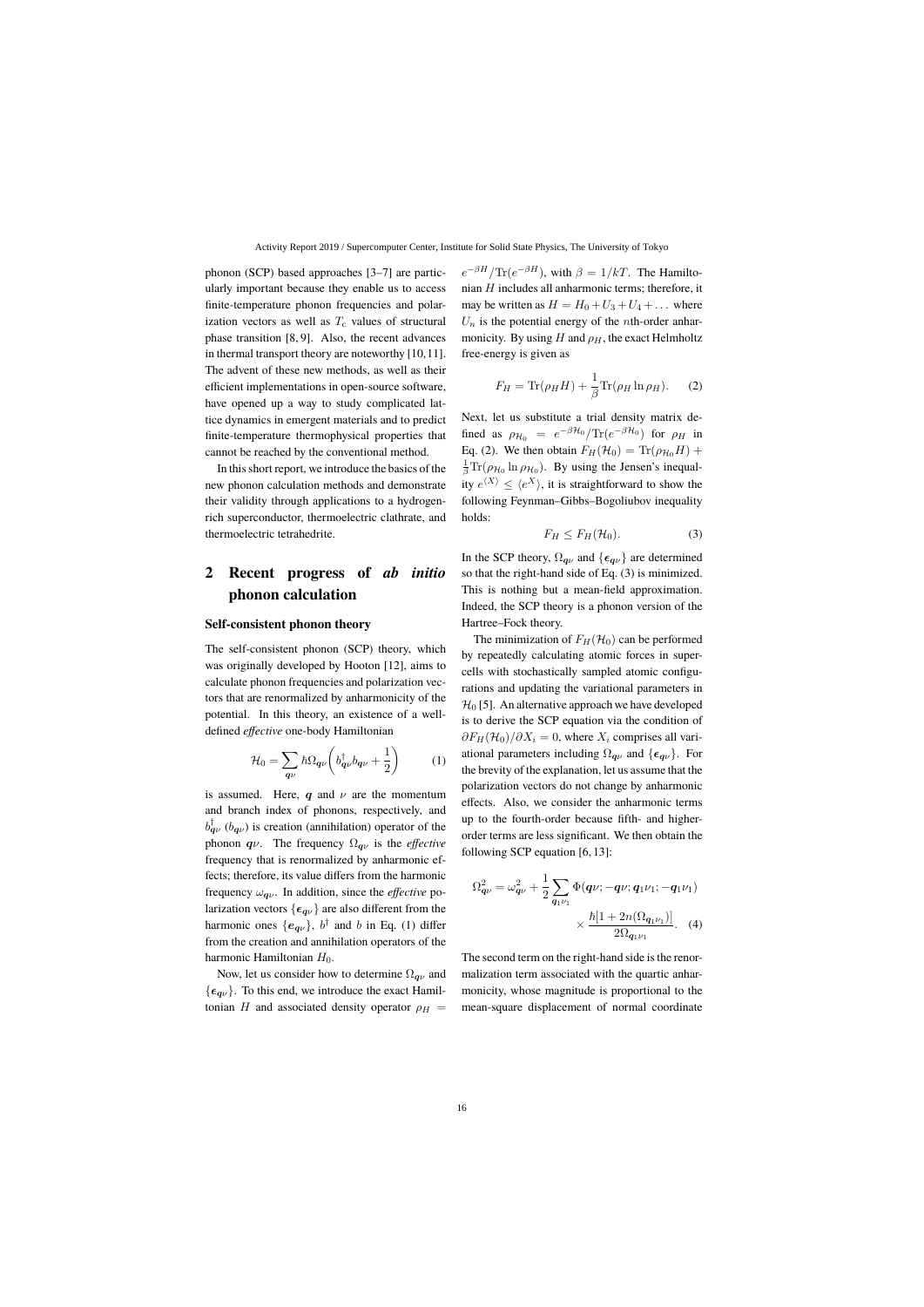$\langle Q_{\pmb{q}\nu}^* Q_{\pmb{q}\nu}\rangle = \hbar [1+2n(\Omega_{\pmb{q}\nu})]/2\Omega_{\pmb{q}\nu}$  with  $n(\omega)$  being the Bose–Einstein distribution function. Since  $n(\omega)$  is temperature dependent, the *effective* frequency  $\Omega_{\alpha\nu}$  also changes as a function of temperature.

We have shown that Eq. (4) gives phonon dispersion curves of cubic  $SrTiO<sub>3</sub>$  that agree well with the results of inelastic neutron scattering measurements. Once we compute all quartic coefficients  $\Phi(q\nu; -q\nu; q_1\nu_1; -q_1\nu_1)$  in Eq. (4), the *effective* frequencies at various temperatures can be obtained quickly. To compute the quartic coefficients, we first calculate the real-space fourth-order interatomic force constants (IFCs) in a supercell. Then, the real-space IFCs are transformed into the normal coordinate representation  $\Phi(q\nu; -q\nu; q_1\nu_1; -q_1\nu_1)$ . The computational complexity of this transformation is  $\mathcal{O}(N_q^{\text{irred}} \cdot N_{q_1} N_\nu^2)$ , where  $N_q^{\text{irred}}$  is the number of irreducible sets of q points,  $N_{q_1}$  is the number of  $q_1$  points, and  $N_{\nu}$  is the number of phonon branches. When we consider the anharmonic mixing of polarization vectors, we also need to compute the off-diagonal elements of the quartic coefficients. In that case, the computational complexity becomes  $\mathcal{O}(N_q^{\text{irred}} \cdot N_{q_1} N_{\nu}^4)$ . In our implementation of Eq.  $(4)$  in  $ALAMODE$  [14], we use a hybrid parallelization of MPI and OpenMP. With this implementation, the SCP calculation has been successfully performed even for complex structures. For example, a SCP calculation of thermoelectric clathrate  $Ba_8Ga_{16}Ge_{30}$  ( $N_{\nu} = 162$ ,  $N_q^{\text{irred}} \cdot N_{q_1} = 1$ ) with the polarization mixing finishes within 10 hours when we use 432 CPU cores of ISSP system B (sekirei).

#### **Phonon scattering**

While the SCP method can compute anharmonic phonon frequencies and polarization vectors efficiently, it is still based on a non-interacting picture [Eq. (1)]. Therefore, the phonon linewidth is zero, which leads to the unphysical result that the phonon lifetime and lattice thermal conductivity are infinite. To solve this problem, phonon scattering processes must be considered. In bulk semiconductors, the most dominant source of phonon scatterings is the phonon-phonon scattering associated with the lattice anharmonicity. In the lowtemperature region, other scattering processes, including phonon-impurity scattering and phononboundary scattering, also become relevant. However, *ab initio* treatment of these extrinsic phonon scatterings is still challenging. Therefore, we will focus on the intrinsic phonons scattering below.

The intrinsic scattering rate of phonons can be obtained by applying many-body perturbation theory to the anharmonic Hamiltonian. Here, the lowest-order perturbation term is the cubic anharmonicity  $U_3$ . The unperturbed Hamiltonian may be the true harmonic Hamiltonian  $H_0$ , only if all phonons are dynamically stable ( $\omega_{\mathbf{q}\nu}^2 > 0$ ), or the *effective* one-body Hamiltonian  $\mathcal{H}_0$  obtained by an SCP calculation. When we use  $H_0$  as the unperturbed Hamiltonian, the phonon self-energy of the bubble, which gives a first-order correction, is given as [15]

$$
\Sigma_{\mathbf{q}\nu}^{(\mathrm{B})}(i\omega_{m}) = \frac{1}{16} \sum_{\mathbf{q}_{1}\mathbf{q}_{2}} \sum_{\nu_{1}\nu_{2}} \frac{\hbar |\Phi(-\mathbf{q}\nu; \mathbf{q}_{1}\nu_{1}; \mathbf{q}_{2}\nu_{2})|^{2}}{\omega_{\mathbf{q}\nu}\omega_{1}\omega_{2}} \times \Delta(-\mathbf{q} + \mathbf{q}_{1} + \mathbf{q}_{2}) f(1, 2, i\omega_{m}), \tag{5}
$$

$$
f(1, 2, i\omega_m) = \sum_{\sigma = \pm 1} \sigma \left[ \frac{1 + n_1 + n_2}{i\omega_m + \sigma(\omega_1 + \omega_2)} - \frac{n_1 - n_2}{i\omega_m + \sigma(\omega_1 - \omega_2)} \right], \quad (6)
$$

where  $\omega_m = 2\pi m/\beta\hbar$ . Here, for the brevity of the notation, we represent  $\omega_{\mathbf{q}_1 \nu_1}$  as  $\omega_1$  and  $n(\omega_1)$  as  $n_1$ . The function  $\Delta(q)$  in Eq. (5) becomes 1 when q is an integral multiple of the reciprocal lattice vector G and 0 otherwise. Therefore, the double loop over  $q$  points in Eq. (5) can be reduced to a single loop. After performing an analytic continuation to the real axis, we obtain the phonon linewidth as  $\Gamma_{\mathbf{q}\nu}^{(\mathrm{B})} = \mathrm{Im}\Sigma_{\mathbf{q}\nu}^{(\mathrm{B})}(\omega_{\mathbf{q}\nu})$  and the phonon frequency shift as  $\Delta_{\boldsymbol{q}\nu}^{(\mathrm{B})} = -\mathrm{Re}\Sigma_{\boldsymbol{q}\nu}^{(\mathrm{B})}(\omega_{\boldsymbol{q}\nu}).$ 

In many semiconductors, the linewidth calculated from  $\Gamma_{\mathbf{q}\nu}^{(\mathrm{B})}$  shows reasonable agreement with experimental data, including its linear temperaturedependence in the high-temperature range. However, in some cases, the theoretical value may un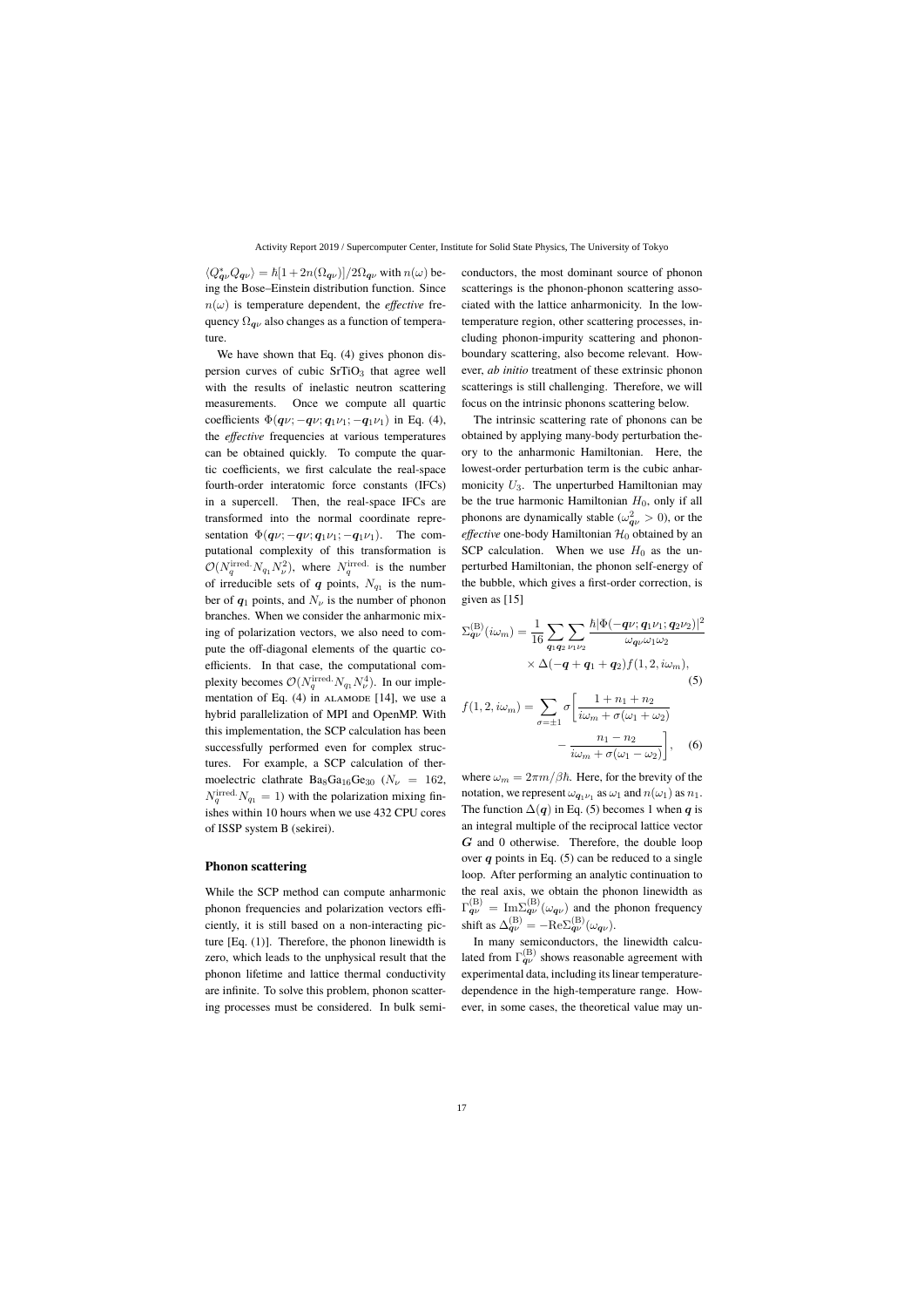derestimate the experimental linewidth most likely due to the presence of additional scattering channels of phonons, including phonon-impurity scattering and higher-order phonon-phonon scatterings. Recently, the self-energies of these additional scattering processes have been evaluated based on DFT for relatively simple systems and reported to be important in correctly understanding the thermal transport behavior [16, 17], which is the main topic of the next subsection.

#### **Thermal transport**

First-principles calculation of  $\kappa_L$  has been an active research topic in recent years because its active control would lead to efficient energy conversion and thermal management devices. In particular, significant effort has been placed on elucidating the atomistic-level origin of ultralow thermal conductivity of efficient thermoelectric materials such as intermetallic clathrates and SnSe. To compute  $\kappa_L$  from first principles, the semi-classical Peierls– Boltzmann theory (PBT) is usually adopted. In the PBT, we first assume that the heat flux is carried by phonon quasiparticle; therefore, the heat flux operator is approximated as

$$
j_{\rm ph} = \sum_{\boldsymbol{q}\nu} \hbar \omega_{\boldsymbol{q}\nu} v_{\boldsymbol{q}\nu} b_{\boldsymbol{q}\nu}^{\dagger} b_{\boldsymbol{q}\nu}.
$$
 (7)

Here,  $v_{\mathbf{q}\nu} = \partial \omega_{\mathbf{q}\nu}/\partial \mathbf{q}$  is the group velocity of phonon, which is readily obtained from the phonon dispersion curves. Then, after introducing the single-mode relaxation-time approximation, we obtain the thermal conductivity tensor

$$
\kappa_{\rm P} = \sum_{\boldsymbol{q}\nu} c_{\boldsymbol{q}\nu} \boldsymbol{v}_{\boldsymbol{q}\nu} \otimes \boldsymbol{v}_{\boldsymbol{q}\nu} \tau_{\boldsymbol{q}\nu},\tag{8}
$$

with  $c_{q\nu}$  being the mode specific heat. The phonon lifetime  $\tau_{\mathbf{q}\nu}$  can be obtained from the phonon linewidth as  $\tau_{\mathbf{q}\nu} = \hbar/(2\Gamma_{\mathbf{q}\nu})$ . When we consider the dominant bubble self-energy for  $\Gamma_{\mathbf{q}\nu}$ , the thermal conductivity shows the temperature dependence of  $\kappa_L \propto T^{-1}$  in the high-temperature range, in accord with many experimental observation. So far, the PBT-based calculations have been performed for many thermoelectric materials and explained their thermal transport behavior successfully.

While the PBT has been successful for many crystalline solids, it fails to describe the temperature profile of  $\kappa_L$  observed in amorphous solids and other disordered solids. In these systems, the thermal conductivity shows little temperature dependence and does not decrease even in the hightemperature region. To understand thermal transport physics in disordered solids, a beyond PBT treatment would be necessary. One of the most problematic assumptions made within the PBT formalism is the approximation of Eq. (7). More specifically, when we express the harmonic heat flux operator  $j^{(2)}$  with the creation and annihilation operators of phonons, we obtain the band diagonal and off-diagonal terms as follows:

$$
j^{(2)} = \sum_{q\nu\nu'} \frac{\hbar(\omega_{q\nu} + \omega_{q\nu'})}{2} v_{q\nu\nu'} b_{q\nu}^{\dagger} b_{q\nu'}
$$
  

$$
= j_{\text{ph}} + \sum_{q\nu \neq \nu'} \frac{\hbar(\omega_{q\nu} + \omega_{q\nu'})}{2} v_{q\nu\nu'} b_{q\nu}^{\dagger} b_{q\nu'}.
$$
  
(9)

Here,  $v_{\alpha\mu\nu}$  is the band off-diagonal extension of the group velocity. In the PBT, the band offdiagonal terms of the heat flux operator is omitted. In the pioneering work by Allen and Feldman [18, 19], however, they showed that the offdiagonal contribution is dominant in the disordered solids and successfully explained the temperaturedependence of  $\kappa_L$  observed in amorphous silicon. In the Allen–Feldman (AF) theory, however, the effect of phonon scattering is not considered. Therefore, their theory is still not suited for studying thermal transport in disordered solids that also show strong anharmonicity.

Recently, a new thermal transport theory that unifies the PBT and the AF theory has been developed [10]. According to their result, the thermal conductivity is given as

$$
\kappa_L = \kappa_{\rm P} + \kappa_{\rm C},\tag{10}
$$

where  $\kappa_P$  is the Peierls term defined by Eq. (8), and  $\kappa_{\rm C}$  is the coherent term associated with the interband components of the heat flux operator, which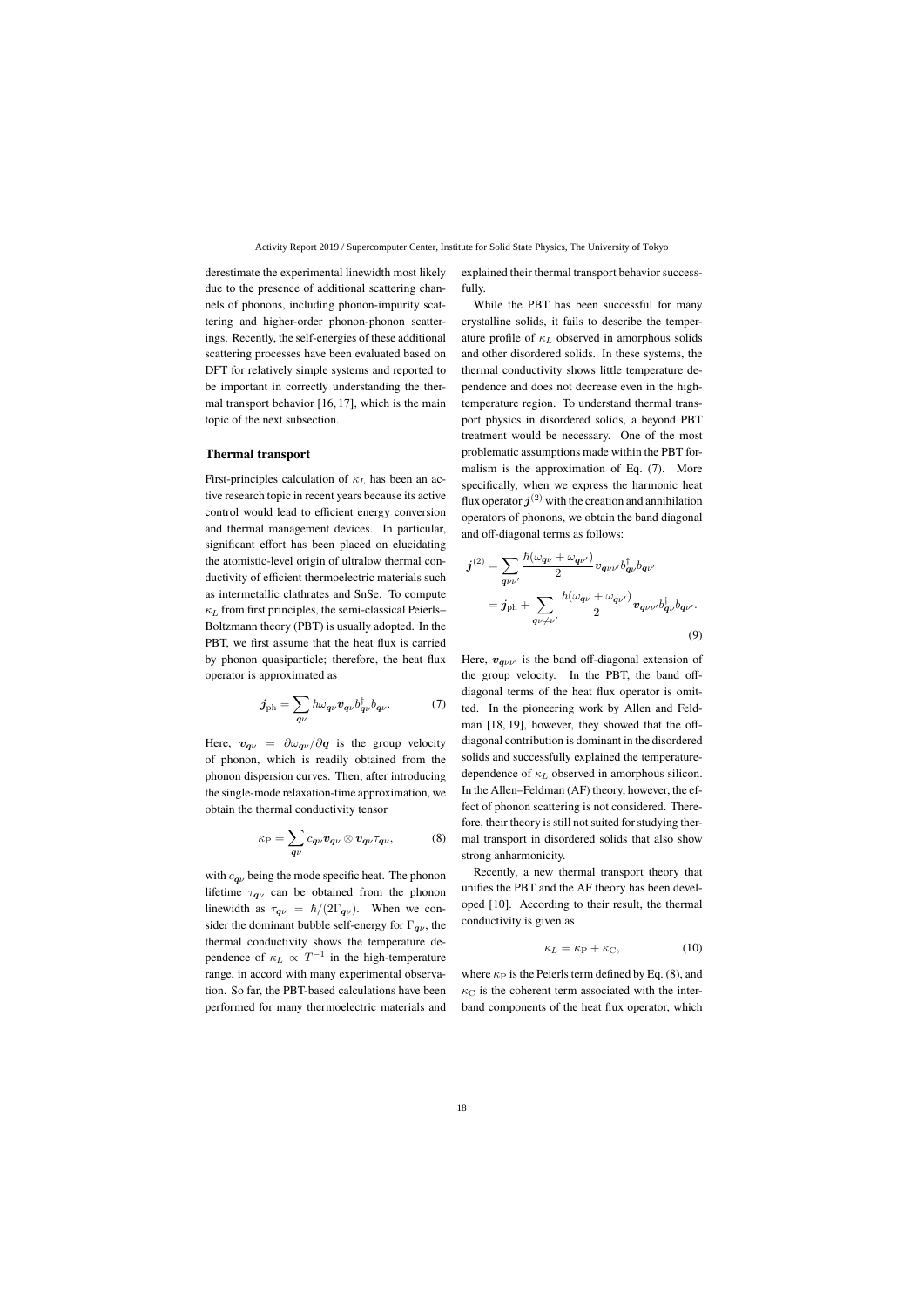is given as

$$
\kappa_{\rm C} = \sum_{q} \sum_{\nu \neq \nu'} \frac{c_{q\nu} \omega_{q\nu'} + c_{q\nu'} \omega_{q\nu}}{\omega_{q\nu} + \omega_{q\nu'}} v_{q\nu\nu'} \otimes v_{q\nu'\nu}
$$

$$
\times \frac{\Gamma_{q\nu} + \Gamma_{q\nu'}}{(\omega_{q\nu} - \omega_{q\nu'})^2 + (\Gamma_{q\nu} + \Gamma_{q\nu'})^2}.
$$
 (11)

While this new theory has been tested only for a few systems so far, it is expected to improve the prediction accuracy of  $\kappa_L$  and help us deepen our understanding of anomalous thermal transport in strongly anharmonic and/or disordered materials.

#### **Efficient calculation of force constants**

So far, we have introduced the state-of-the-art *ab initio* phonon calculation methods. To study phonon-related properties by using these methods, the harmonic, cubic, and quartic IFCs are necessary as inputs. These IFCs can be estimated by repeatedly calculating atomic forces in a supercell with suitably chosen atomic configurations. In the conventional supercell approach, only a few atoms in a supercell are displaced. For instance, the harmonic IFC between atom i and j,  $\Phi_{ij}$ , is estimated as  $\Phi_{ij} = -[F_j(u_i = +h) - F_j(u_i = -h)]/2h$ , where  $F_i (u_i = \pm h)$  represents the atomic force acting on the atom  $i$  when the atom  $i$  is displaced slightly  $(h \approx 0.01 \text{ Å})$  from its equilibrium position. This procedure needs to be repeated for all irreducible ij pairs. To estimate the cubic IFC,  $\Phi_{ijk}$ , in the same fashion, we need to consider, at most, four displacement patterns for each element. Therefore, the number of displacement patterns necessary to obtain all relevant IFCs increases rapidly for the higher-order terms, and the calculation of quartic IFCs would be infeasible or extremely expensive if possible.

To mitigate this issue, we employ the compressive sensing approach [20, 21]. First, to increase the information density obtained from a single DFT calculation, we displace all atoms in a supercell in random directions. For these sampled atomic configurations, we compute the atomic forces; these displacement-force data sets will be served as training data sets of a linear model. Second, instead of calculating the IFC one by one by the central difference, we estimate all IFCs simultaneously by performing linear regression. Since the atomic forces F can be expressed as a linear function of IFCs  $\Phi$ as  $\mathbf{F} = A\mathbf{\Phi}$  with A being a sensing matrix comprising atomic displacements, we can estimate the parameter vector  $\Phi$  by using ordinary least-squares or other regression methods. In particular, the  $L_1$ penalized regression models such as LASSO are useful because they select and compute physically important IFCs somewhat automatically and set the other irrelevant parameters exactly zero.

We have applied LASSO to various systems and tested its performance. As shown in Fig. 1, the number of static DFT calculations could be reduced dramatically from what would be required if the conventional approach were used. In these LASSO calculations, we gradually increased the training data sets and the cutoff radii of interaction until we obtained an accurate model that reproduces the DFT forces within <sup>∼</sup>5% error. The numbers shown for the conventional method are estimated by symmetry argument, where anharmonic IFCs up to the fourth-order are considered within the cutoff radii as the LASSO calculation. The efficient approach, which can be 100 times as efficient as the conventional one, enables us to perform the SCP and PBT calculations of complex systems.



Figure 1: Number of displacement patterns that was used to extract IFCs by LASSO (cyan) compared with the estimated number of patterns required by the conventional approach (red).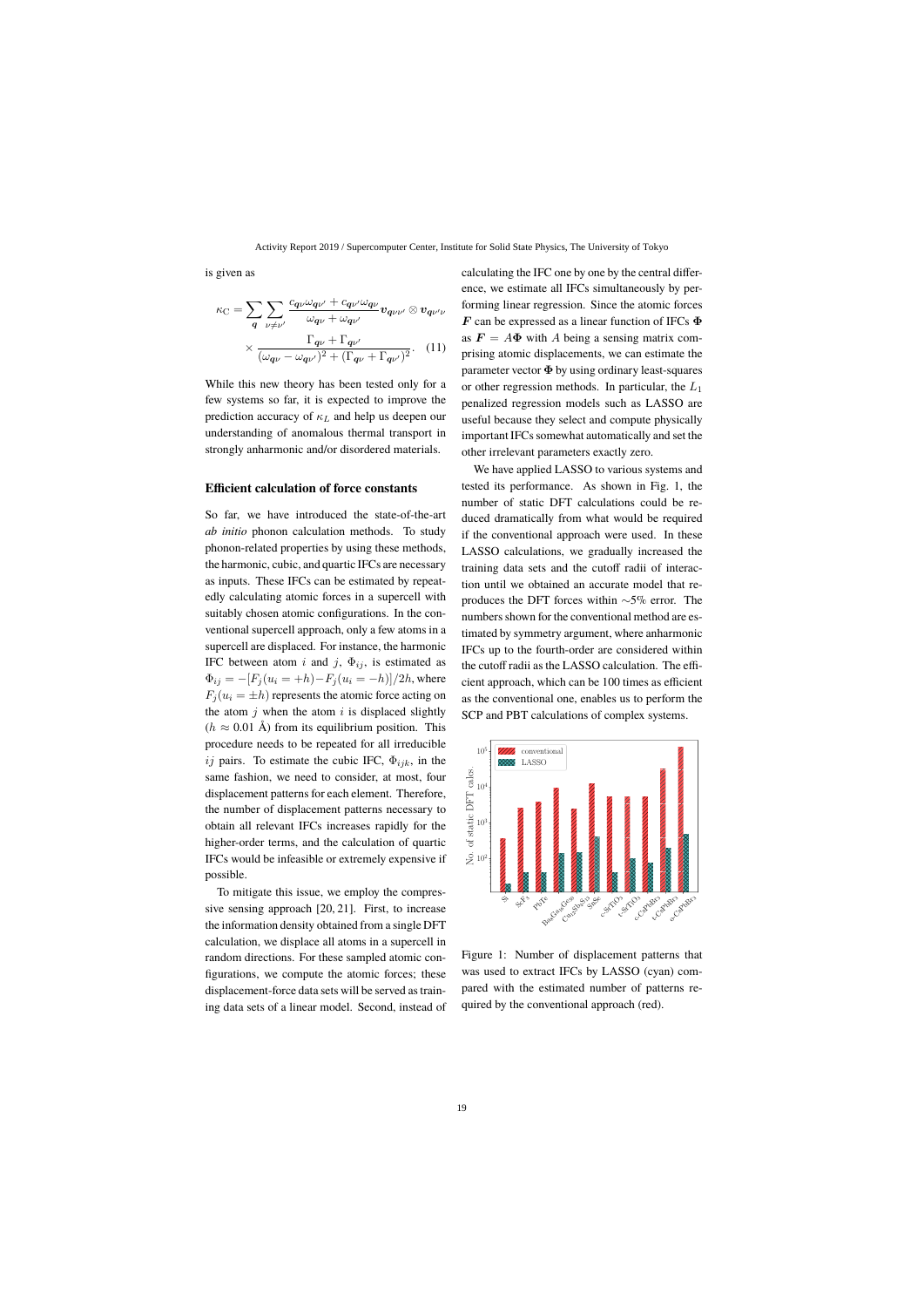

Figure 2: Phonon dispersion curves of  $Fm\overline{3}m$ - $LaH<sub>10</sub>$  at 150 GPa calculated within the HA and the SCP theory at  $T = 0$  K.

# **3 Applications**

# **Quantum fluctuation in record supercon**ductor LaH<sub>10</sub>

Recently, record superconductivity at <sup>∼</sup>250 K has been reported for  $LaH_{10}$  under the high pressure of 137–218 GPa [22, 23]. The possibility of the high- $T_c$  superconductivity in LaH<sub>10</sub> was first predicted by DFT calculations [24,25] and subsequently confirmed experimentally. In the previous DFT predictions, a sodalite-like structure of  $LaH<sub>10</sub>$  with space group  $Fm\overline{3}m$  has been suggested as a crystal structure that realizes a high- $T_c$ . However, if the phase stability is evaluated based on enthalpy,  $LaH<sub>10</sub>$  is predicted to be thermodynamically unstable against decomposition below 200 GPa. Moreover,  $Fm3m$ -LaH<sub>10</sub> is predicted to be dynamically unstable over the whole pressure range where a  $\sim$ 250 K  $T_c$  has been observed experimentally. These contradictions likely indicate the limitation of the conventional computational approaches.

To solve this puzzle, we have performed phonon calculations of  $LaH<sub>10</sub>$  with including anharmonic effects [26]. Figure 2 shows the phonon dispersion of  $Fm\overline{3}m$ -LaH<sub>10</sub> calculated within the HA and the SCP theory at 150 GPa. The  $Fm\overline{3}m$ structure is dynamically unstable when the HA is employed, indicating the  $Fm\overline{3}m$  structure distorts into a low-symmetry structure. Indeed, we have confirmed that the enthalpies of  $R\bar{3}m$ - and  $C2$ -LaH<sub>10</sub> are lower than that of  $Fm\overline{3}m$ -LaH<sub>10</sub> by ∼50 meV per formula unit (f.u.) at 150 GPa. However, this conclusion changes when we consider the zero-point motion of hydrogen atoms. As shown in Fig. 2, the quartic anharmonicity renormalizes phonon frequencies significantly and stabilizes the phonons in the entire Brillouin zone even at  $T = 0$ K, which is possible due to the large zero-point motion of hydrogen atoms. After obtaining the stable phonons, we have also estimated the zero-point energy (ZPE) and evaluated the relative stability of the  $Fm\overline{3}m$  structure over the distorted phases based on enthalpy+ZPE. As a result, the  $Fm\overline{3}m$ phase is found to be stable than the  $R\bar{3}m$  structure by  $\sim$  110 meV / f.u., which agrees better with the experimental observation. The inclusion of the ZPE also changes the thermodynamic stability of  $Fm\overline{3}m$ -LaH<sub>10</sub>. For example, the formation enthalpy defined as

$$
\Delta H[\text{LaH}_{10}] = H[\text{LaH}_{10}] -\frac{7}{8}H[\text{LaH}_{11}] - \frac{1}{8}H[\text{LaH}_{3}]
$$
 (12)

is about 140 meV/f.u. at 200 GPa, indicating that LaH<sub>10</sub> decomposes into LaH<sub>3</sub> (*Cmcm*) and LaH<sub>11</sub>  $(P4/nmm)$ . However, this conclusion changes when we consider the ZPE additionally; the formation enthalpy becomes negative as  $\Delta H + \Delta ZPE =$ <sup>−</sup><sup>280</sup> meV/f.u.

To summarize, our calculations have clearly shown that the large quantum fluctuation of hydrogen nuclei plays a crucial role in stabilizing the highly-symmetric  $Fm\overline{3}m$ -LaH<sub>10</sub> over the wide pressure range of 137–218 GPa. We have also calculated the superconducting  $T_c$  based on the Migdal–Eliashberg theory and obtained an excellent agreement with the experimental values obtained for  $LaH_{10}$  and  $LaD_{10}$  [26]. This agreement further confirms that the  $Fm\bar{3}m$  phase of LaH<sub>10</sub> is indeed responsible for the record superconductivity at <sup>∼</sup>250 K.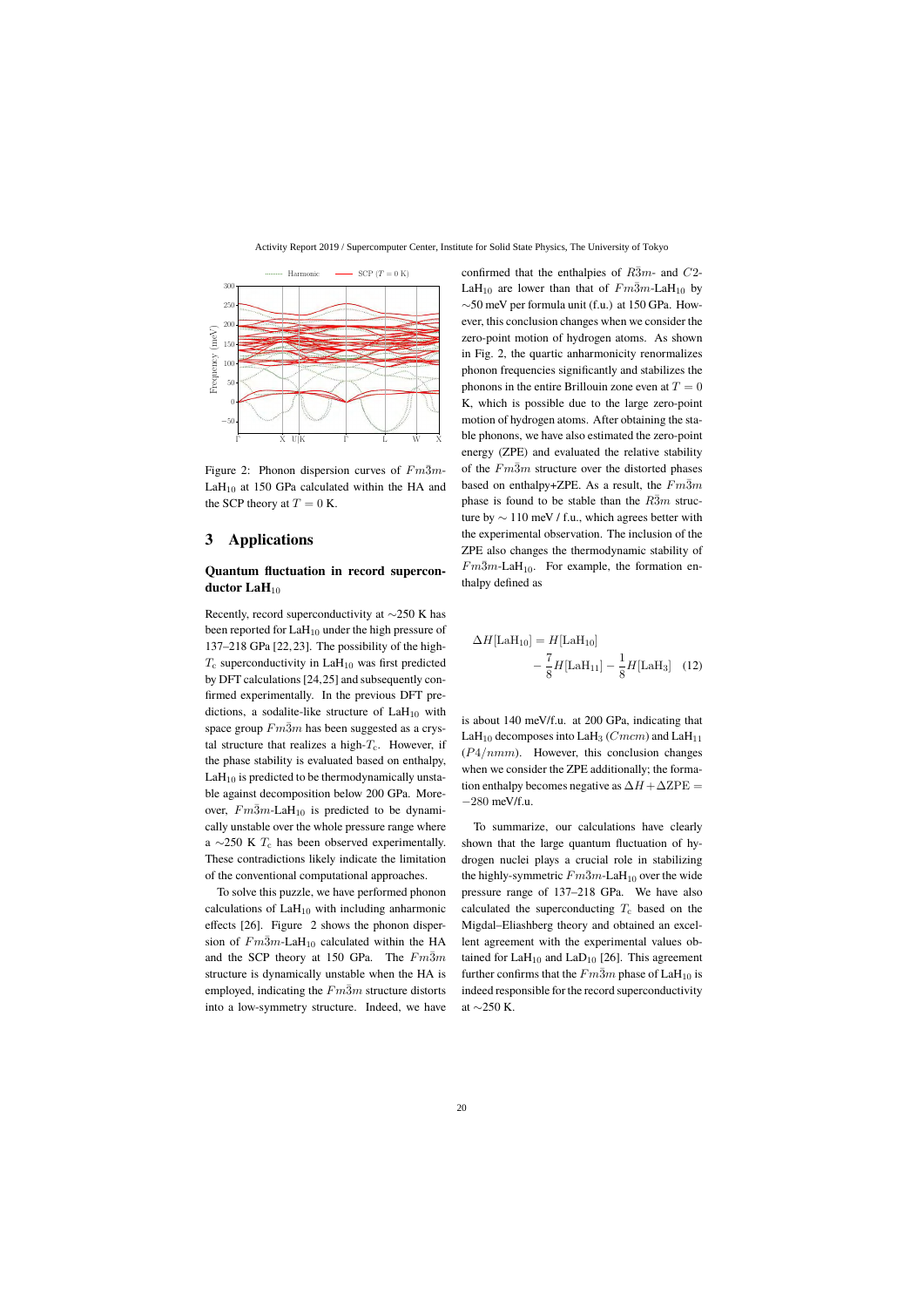

Figure 3: Crystal structures and phonon properties of thermoelectric clathrate  $Ba<sub>8</sub>Ga<sub>16</sub>Ge<sub>30</sub>$  (BGG) and tetrahedrite  $Cu_{12}Sb_{4}S_{13}$ . (a) Crystal structures of (a) BGG, adopted from Ref. [27], and (d) tetrahedrite. (b,e) Phonon dispersion curves of BGG and tetrahedrite, respectively, calculated within the HA (dotted lines) and the SCP method at 300 K (solid lines). (c,f) Thermal conductivities of BGG and tetrahedrite, respectively, calculated by different methods. For comparison, the experimental values of Refs. [28–30] are also shown.

### **Thermal conductivity in complex thermoelectric materials**

The thermal transport in complex thermoelectric materials has attracted special attention not only because their thermal conductivity is unusually low but because they sometimes show a *glasslike* temperature dependence even though they possess periodic crystal structures. In this report, we will focus on the origin of the unusual temperature dependence of  $\kappa_L$  observed in type-I clathrate  $Ba_8Ga_{16}Ge_{30}$  (BGG) and tetrahedrite  $Cu_{12}Sb_4S_{13}$ , whose crystal structures are shown in Figs. 3 (a) and (d). In our previous study [31], we have shown that the low- $\kappa_L$  value of BGG can be attributed to the strong phonon-phonon scattering induced by the presence of low-frequency optical phonons. We could successfully reproduce the experimental  $\kappa_L$  values up to  $\sim 100$  K by using Eq. (8). However, the temperature dependence weaker than  $\kappa_L \propto T^{-1}$  could not be explained by the conventional PBT. In Cu<sub>12</sub>Sb<sub>4</sub>S<sub>13</sub>,  $\kappa$ <sub>L</sub> is almost temperature independent, which cannot be explained by the conventional PBT. Actually, the HA yields imaginary phonons for  $Cu_{12}Sb_4S_{13}$ , which hinders a direct application of Eq. (8).

To understand the origin of the unusual temperature dependence in BGG and tetrahedrite, we have recently performed SCP calculations of these complex materials. Also, the thermal conductivity is evaluated based on Eq. (10) for which the SCP eigenvalues and eigenvectors are used as inputs.

Figures 3 (b) and (e) show the calculated phonon dispersion curves of BGG and tetrahedrite, respectively. The phonon dispersion curves calculated within the HA and SCP theory are somewhat similar, particularly for the high-frequency phonon modes. In the low-frequency range, however, we can see notable differences. In BGG, the frequency of low-lying optical phonon modes around 4.5 meV increases with heating. These phonon modes correspond to the collective vibration of Ba guest atoms inside the large cavities made by the host frame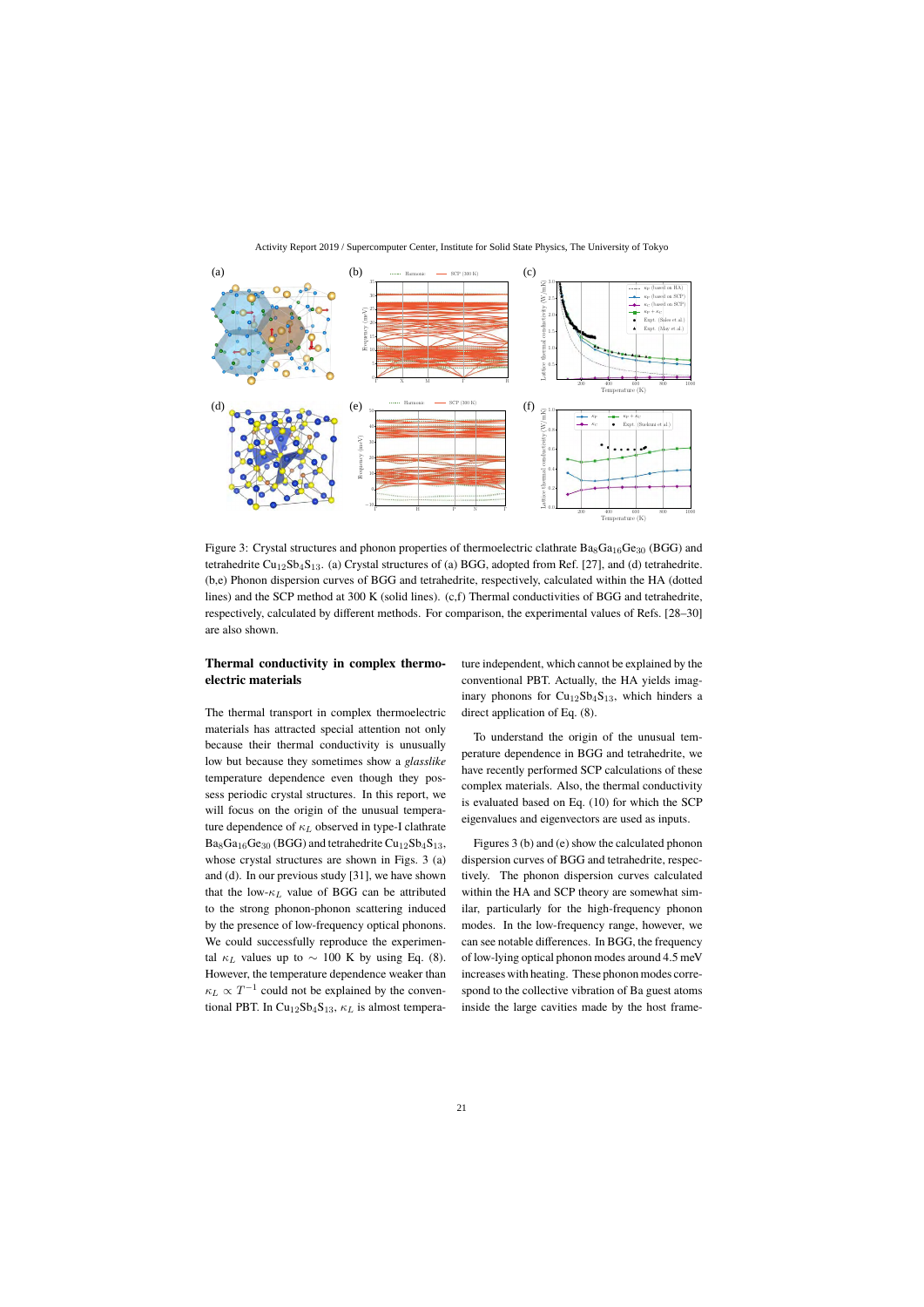work, as indicated by the red arrows of Fig. 3 (a). These phonon modes are often called "rattling" motion. In tetrahedrite, the unstable phonon modes exist within the HA. These phonon modes correspond to the collective vibrations of Cu(2) atoms, which are located on the triangle planes made by sulfur atoms (see Fig. 3(d)). Since the displacement of the Cu(2) atoms occur in the direction perpendicular to the triangle planes, these characteristic phonon modes were named "planar rattling" [30]. In our SCP calculations, the planar rattling modes were stabilized by anharmonic renormalization above <sup>∼</sup> 80 K.

Next, we have calculated  $\kappa_P$  and  $\kappa_C$  of Eq. (10) separately; the results are compared with available experimental data in Figs. 3 (c) and (f). When we employed the harmonic phonon dispersion in calculating the phonon lifetimes and  $\kappa_{\rm P}$ , the thermal conductivity was significantly underestimated, as shown by the dashed line of Fig. 3 (c). When the SCP dispersion was used instead, we could reach a nice agreement with the experimental data, including the temperature dependence weaker than  $\kappa_L \propto T^{-1}$ . Since the low-lying optical phonons strongly hybridize with the heat-carrying acoustic phonons, a little temperature-dependence of the rattling-mode frequency gives rise to the unusual temperature profile of  $\kappa_L$  [27]. The coherent contribution  $\kappa_C$  calculated from Eq. (11) accounts for about 10% of total  $\kappa_L$  of BGG at 300 K. For tetrahedrite, the temperature dependence of  $\kappa_L$  is more exceptional as shown in Fig. 3 (f). Interestingly, the little temperature dependence can be explained qualitatively by the Peierls term based on the temperature-dependent SCP wave functions. Still, the calculated  $\kappa_P$  value significantly underestimates the experimental thermal conductivity for the entire temperature range. This discrepancy can be cured by including the coherent term  $\kappa_{\rm C}$ ; the sum of two contributions,  $\kappa_{\rm P} + \kappa_{\rm C}$ , reproduces the experimental values even quantitatively. Such a large coherent contribution has already been reported for orthorhombic halide perovskite  $CsPbBr<sub>3</sub>$  [10], where the particle-like thermal transport is hindered by the strong phonon-

phonon interaction. We believe the coherent term  $\kappa_{\rm C}$  should be significant not only in disordered solids but also in strongly anharmonic (ordered) solids where the phonon linewidths become broad, and the phonon spectral weights overlap with each other.

# **4 Summary**

In this short report, we reviewed the recent development of new phonon calculation methods that can treat the intrinsic effects of lattice anharmonicity beyond the quasiharmonic level. We showed that the self-consistent phonon scheme solves the limitations of the harmonic phonon theory by incorporating the quartic anharmonicity at the mean-field level. Also, the unified theory of thermal transport, which can account for the coherent thermal transport in addition to the particle-like contribution, was shown to better explain the anomalous thermal transport observed in complex thermoelectric materials.

All of the methods focused in this report are already available in the ALAMODE software [32]. We kindly invite interested readers to visit the homepage and try the software.

This work was partially supported by Grant-in-Aid for Scientific Research (number 16H06345) from the Ministry of Education, Culture, Sports, Science and Technology, Japan. A part of the computation in this work was performed using the facilities of the Supercomputer Center, Institute for Solid State Physics, The University of Tokyo. This report is based on the recent studies done in collaboration with K. Suekuni, S. Tsuneyuki, J. A. Flores-Livas, I. Errea, R. Arita, and T. Koretsune.

### **References**

- [1] O. Hellman and I. A. Abrikosov: Phys. Rev. B **88** (2013) 144301.
- [2] T. Sun, D.-B. Zhang, and R. M. Wentzcovitch: Phys. Rev. B **89** (2014) 094109.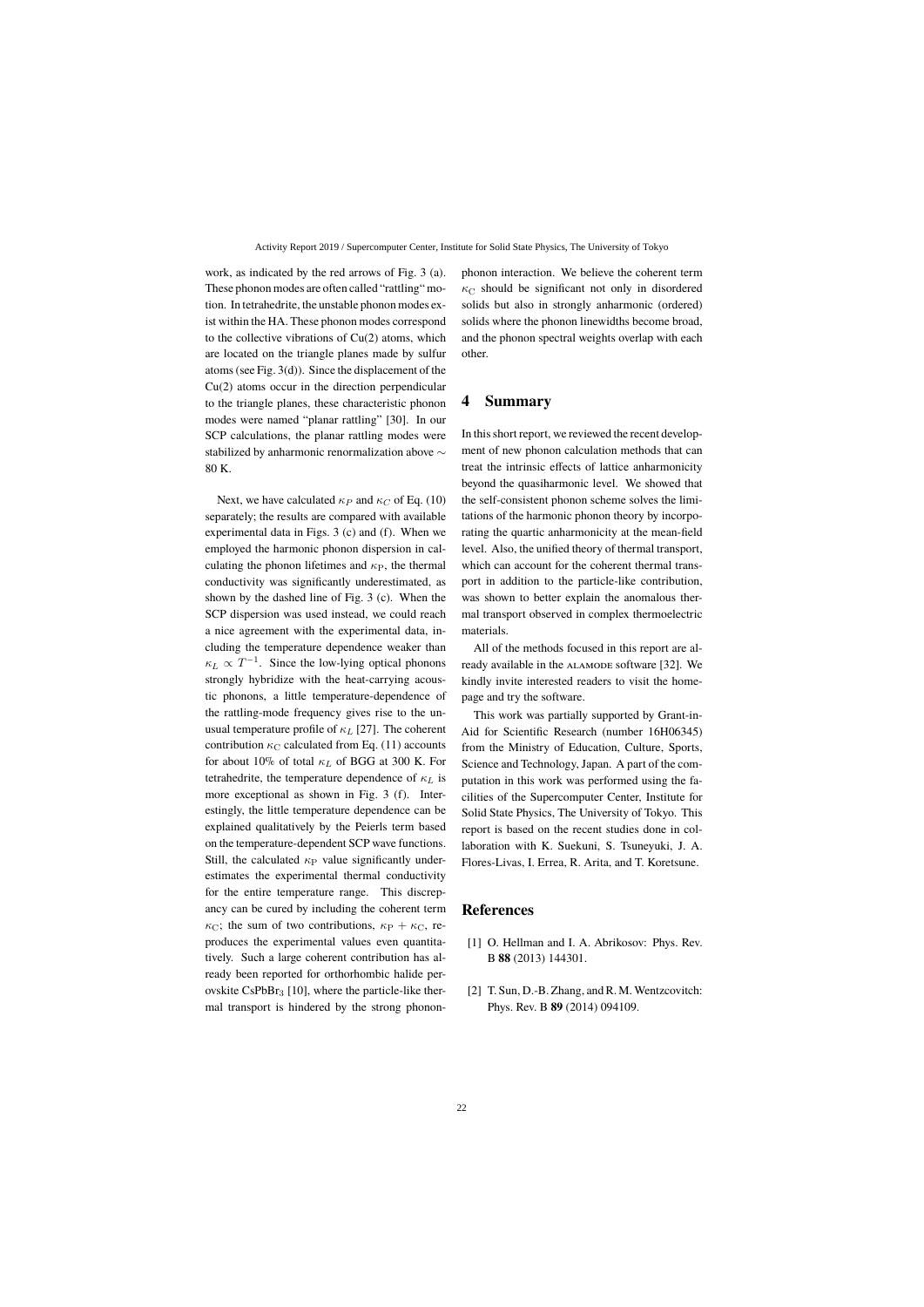- [3] P. Souvatzis, O. Eriksson, M. I. Katsnelson, and S. P. Rudin: Comp. Mater. Sci. **44** (2009) 888.
- [4] B. Monserrat, N. D. Drummond, and R. J. Needs: Phys. Rev. B **87** (2013) 144302.
- [5] I. Errea, M. Calandra, and F. Mauri: Phys. Rev. B **89** (2014) 064302.
- [6] T. Tadano and S. Tsuneyuki: Phys. Rev. B **92** (2015) 054301.
- [7] A. van Roekeghem, J. Carrete, and N. Mingo: Phys. Rev. B **94** (2016) 020303.
- [8] R. Bianco, I. Errea, L. Paulatto, M. Calandra, and F. Mauri: Physical Review B **96** (2017) 014111.
- [9] T. Tadano and S. Tsuneyuki: Journal of the Ceramic Society of Japan **127** (2019) 404 .
- [10] M. Simoncelli, N. Marzari, and F. Mauri: Nature Physics **15** (2019) 809.
- [11] L. Isaeva, G. Barbalinardo, D. Donadio, and S. Baroni: Nature Communications **10** (2019) 3853.
- [12] D. J. Hooton: Philos. Mag. **3** (1958) 49.
- [13] Y. Oba, T. Tadano, R. Akashi, and S. Tsuneyuki: Physical Review Materials **3** (2019) 033601.
- [14] T. Tadano, Y. Gohda, and S. Tsuneyuki: J. Phys: Condens. Matter **26** (2014) 225402.
- [15] A. A. Maradudin and A. E. Fein: Phys. Rev. **128** (1962) 2589.
- [16] T. Feng, L. Lindsay, and X. Ruan: Physical Review B **96** (2017) 72 .
- [17] N. K. Ravichandran and D. Broido: Physical Review B **98** (2018) 1 .
- [18] P. B. Allen and J. L. Feldman: Physical Review Letters **62** (1989) 645.
- [19] P. B. Allen and J. L. Feldman: Physical Review B **48** (1993) 12581 .
- [20] F. Zhou, W. Nielson, Y. Xia, and V. Ozolinš: Phys. Rev. Lett. **113** (2014) 185501.
- [21] T. Tadano and S. Tsuneyuki: Journal of the Physical Society of Japan **87** (2018) 041015 .
- [22] M. Somayazulu, M. Ahart, A. K. Mishra, Z. M. Geballe, M. Baldini, Y. Meng, V. V. Struzhkin, and R. J. Hemley: Physical Review Letters **122** (2019) 027001.
- [23] A. P. Drozdov, P. P. Kong, V. S. Minkov, S. P. Besedin, M. A. Kuzovnikov, S. Mozaffari, L. Balicas, F. F. Balakirev, D. E. Graf, V. B. Prakapenka, E. Greenberg, D. A. Knyazev, M. Tkacz, and M. I. Eremets: Nature **569** (2019) 528 .
- [24] H. Liu, I. I. Naumov, R. Hoffmann, N. Ashcroft, and R. J. Hemley: Proceedings of the National Academy of Sciences **114** (2017) 6990.
- [25] F. Peng, Y. Sun, C. J. Pickard, R. J. Needs, Q. Wu, and Y. Ma: Physical review letters **119** (2017) 107001.
- [26] I. Errea, F. Belli, L. Monacelli, A. Sanna, T. Koretsune, T. Tadano, R. Bianco, M. Calandra, R. Arita, F. Mauri, and J. A. Flores-Livas: Nature **578** (2020) 66.
- [27] T. Tadano and S. Tsuneyuki: Physical review letters **120** (2018) 105901.
- [28] B. C. Sales, B. C. Chakoumakos, R. Jin, J. R. Thompson, and D. Mandrus: Phys. Rev. B **63** (2001) 245113.
- [29] A. F. May, E. S. Toberer, A. Saramat, and G. J. Snyder: Phys. Rev. B **80** (2009) 125205.
- [30] K. Suekuni, C.-H. Lee, H. I. Tanaka, E. Nishibori, A. Nakamura, H. Kasai, H. Mori, H. Usui, M. Ochi, T. Hasegawa, M. Nakamura, S. Ohira-Kawamura, T. Kikuchi, K. Kaneko, H. Nishiate, K. Hashikuni, Y. Kosaka, K. Kuroki, and T. Takabatake: Advanced Materials **285** (2018) 1706230 .